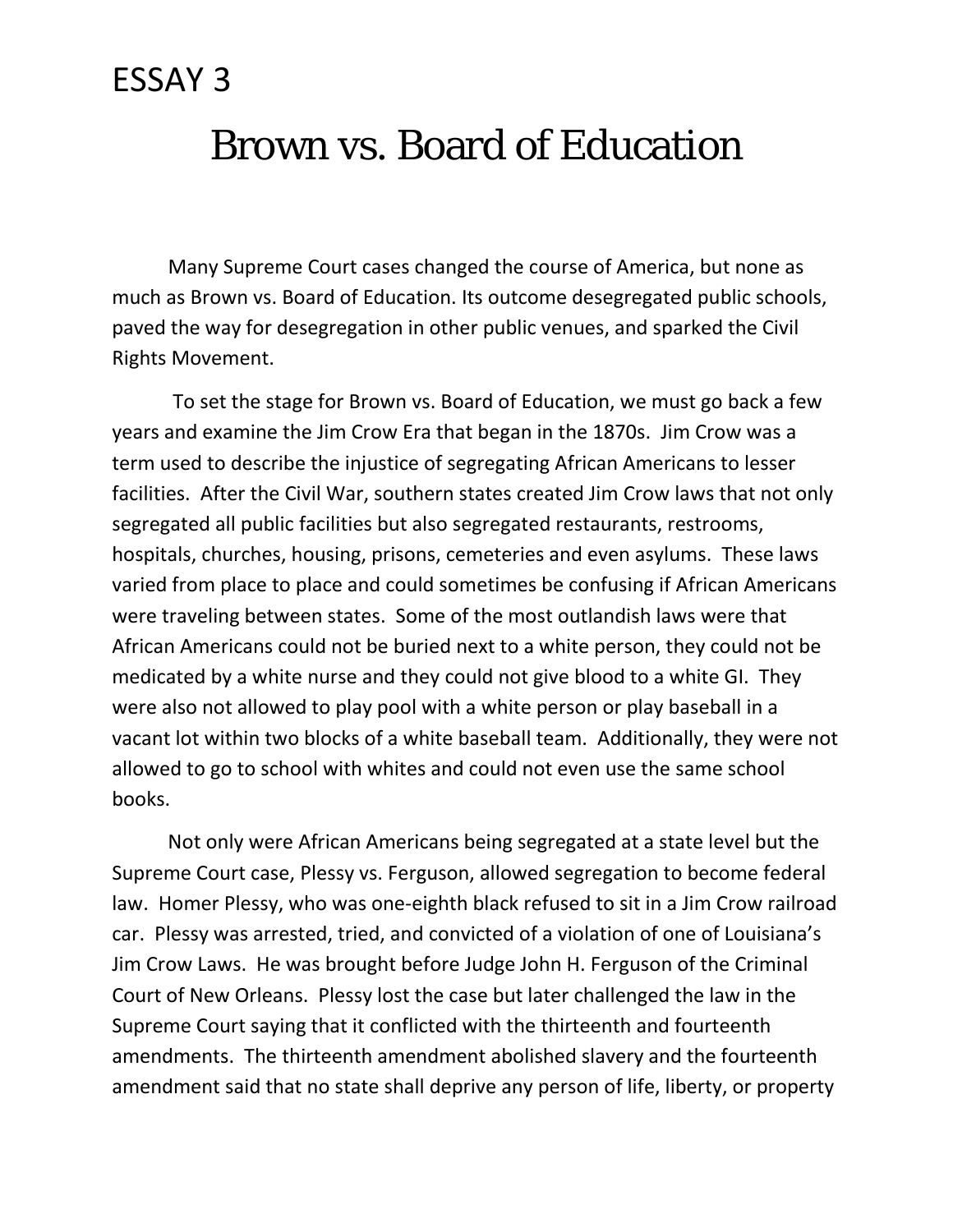without due process of the law. On May 18, 1896, the United States Supreme Court upheld Louisiana's decision and declared that the state did not violate the fourteenth amendment. This decision was made despite the guarantee of equal access to public accommodations that was established by the Civil Rights Act of 1875. Plessy vs. Ferguson allowed discrimination by means of segregation to become legal and wide spread throughout the United States of America and also coined the term "separate but equal." The Supreme Court would later come back to this case when they were deciding Brown vs. Board of Education.

Fast forward fifty plus years to a welder named Oliver L. Brown, who was living in Topeka, Kansas in 1952. He noticed that his nine-year-old daughter, Linda Brown, had to walk six blocks over dangerous railroad tracks and through dark and dense woods just to catch her segregated school bus to go to her segregated school. She could have been permitted to go to the closer school for white students and could have made a less dangerous journey, but the school would not accept her because of the color of her skin. Oliver Brown was furious that his daughter could not attend the nearby white school and have the same opportunity as the white students. This led to Mr. Brown bringing a lawsuit against the school board. The case became known as Brown vs. Board of Education of Topeka and declared separate public schools for black and white students to be unconstitutional.

Meanwhile, In Claymont County, Delaware, where Ethel Belton lived, she was forced to send her children on a two-hour bus ride to Howard High School in neighboring Wilmington County. The school was run-down and in poor shape. The schools that were designated for African American children were often far from their homes and neighborhoods. Ethel Belton decided to sue the State School Board of Education in 1951, for not giving the African American children adequate schools and for not allowing them to attend the closer white school. One of the members on the board was named Francis Gebhart, so the case became known as Belton vs. Gebhart.

In a similar case in South Carolina, Harry Briggs was a parent who sued Roderick Elliot, the president of the Clarendon County School Board. Numerous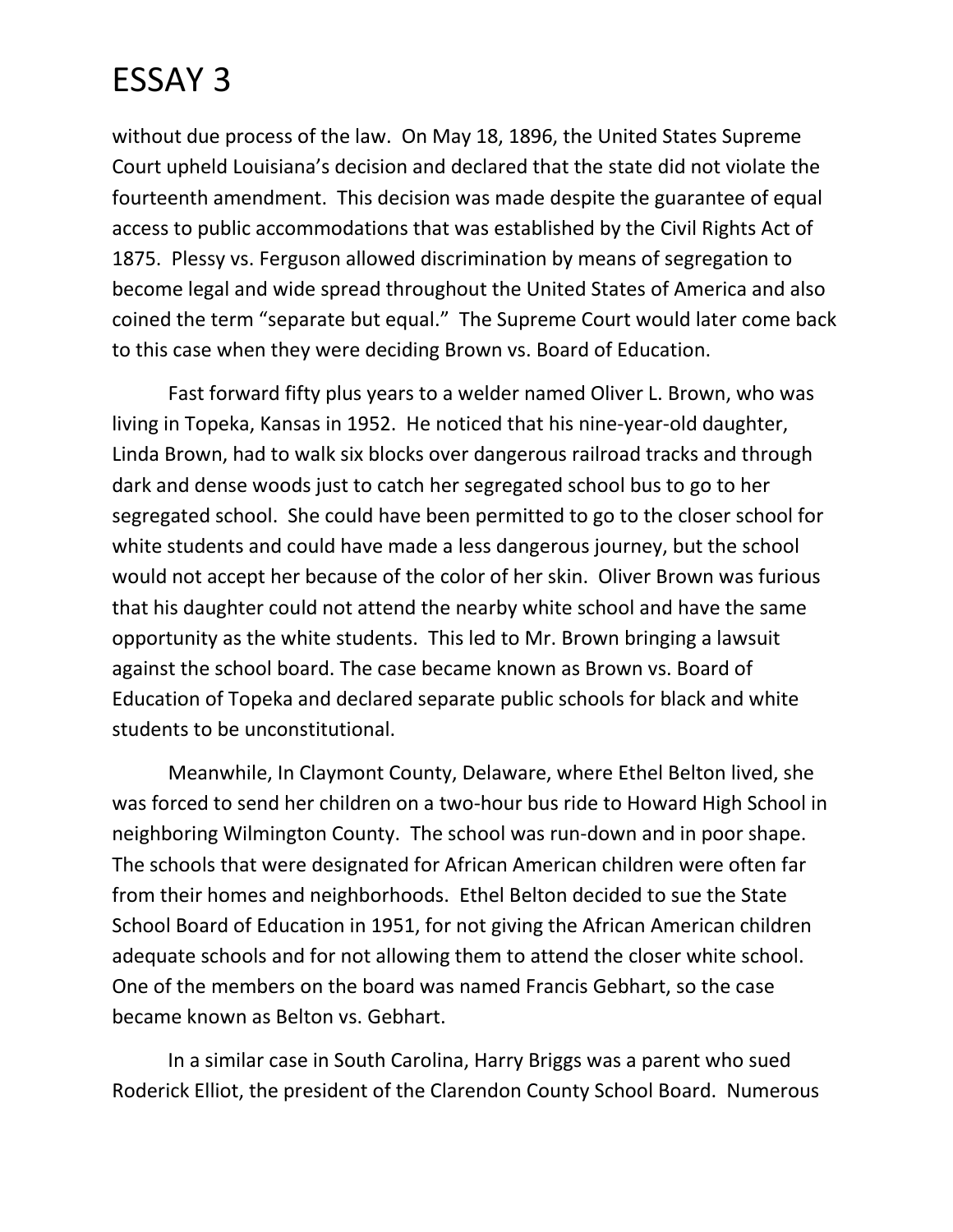African American parents had asked the school board for school buses for their children, but the school board simply ignored their request. Harold Boulvoare, a local lawyer, filed suit in 1950, on behalf of the parents for not treating the children equally. This case became known as Briggs vs. Elliot.

In September 1950, in the case of Bolling vs. Sharpe, in Washington D.C., an activist named Gardner Bishop, led a group of African American children to a white school to enroll. They were petitioning the school board to open the new school as an integrated one. All the children were turned away, once again because of the color of their skin. A suit was filed by James Nabrit, who was a law professor at Howard University. Nabrit argued that segregation of African American children was unconstitutional under the due process clause of the Fifth Amendment. Bolling was a twelve-year-old boy, and one of the children that were turned away from the white school, and Sharpe was the President of the Washington D.C. School Board.

In Farmville, Virginia, in April 1951, a sixteen-year-old girl named Rose Johns led a high school full of African Americans in a protest because of poor school conditions. There was no gym, no cafeteria, no teacher restrooms and classrooms were overcrowded and in deplorable conditions. The protest lasted for two whole weeks. In May 1951, Robinson and Hill, two lawyers who worked for the NAACP, filed suit on behalf of the one hundred and seventeen students from the high school. The NAACP, the National Association for the Advancement of Colored People, fights for equality of rights for all persons to eliminate racebased discrimination. This organization was founded on February 12, 1909, and is the nation's oldest civil rights organization. When Robinson and Hill took the case, they named it Davis vs. County School Board of Prince Edward County. The U.S. District Court rejected the students saying, "We have found no hurt to either race."

All five of these cases were similar in nature and all involved African Americans being discriminated against and treated unfairly because of the color of their skin. All five cases failed in the lower courts of their respective states and each were taken up to the Supreme Court and were combined in to one case,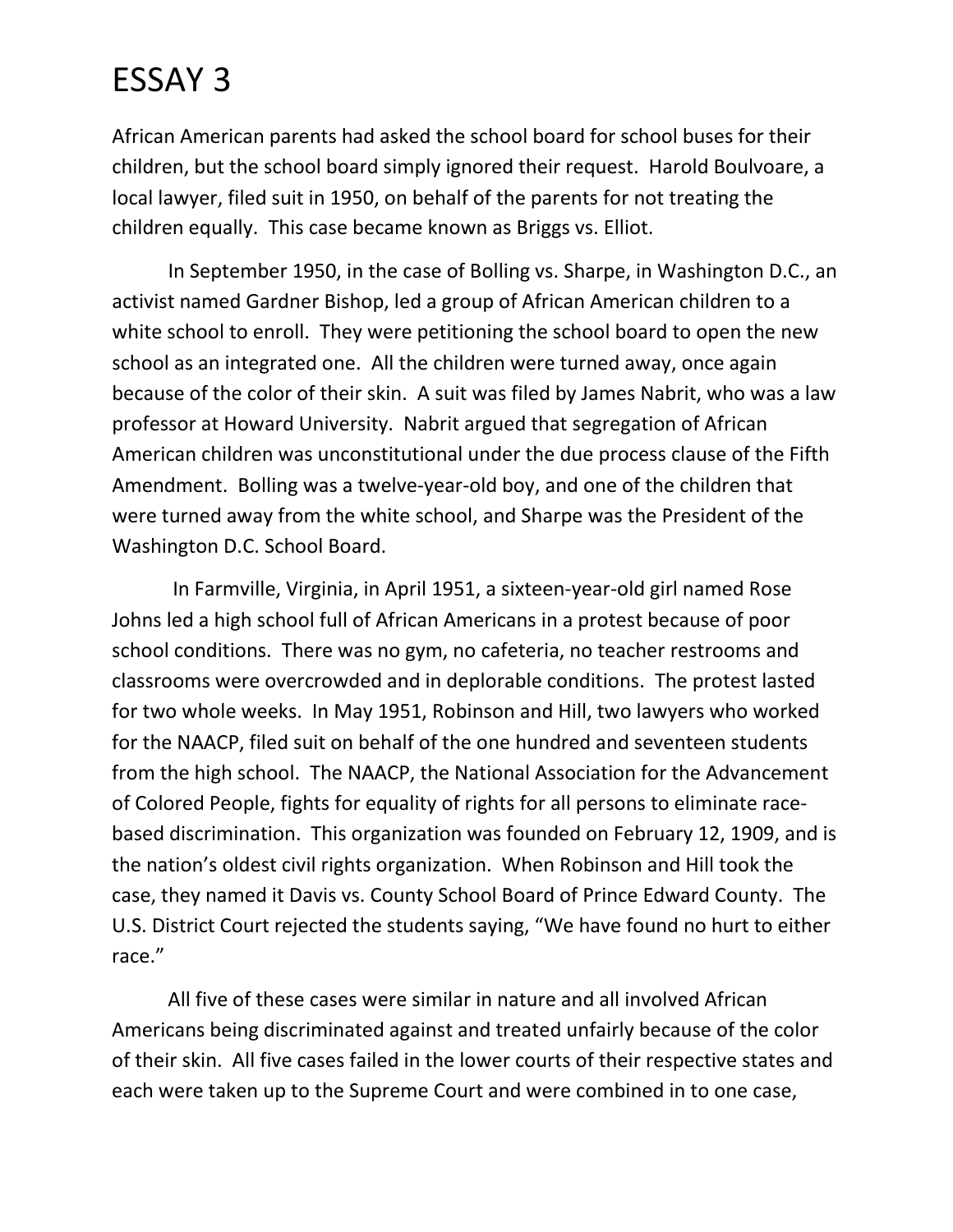Brown vs. Board of Education where Thurgood Marshall, from the NAACP, served as Chief Attorney for the plaintiffs.

The lawyers who argued in the Supreme Court for the Brown vs. Board of Education case, claimed that having separate schools for different races violated the fourteenth amendment, which states in detail that, "No state shall make or enforce any law which shall abridge the privileges or immunities of citizens of the United States nor shall any state deprive any person of life, liberty, or property, without due process of law; nor deny to any person within its jurisdiction the equal protection of the laws."

The opposing side argued that separate schools for non-whites were indeed equal in every way and in some cases better than the white schools. They sighted the earlier Plessy vs. Ferguson case of 1896, and claimed that they had created equal facilities even though the races were separated. They also stated that discrimination by race did not hurt the African American children.

Finally, on May 17, 1954, U.S. Supreme Court Justice Earl Warren announced that segregation in public school is a denial of the equal protection of the laws and that to separate some children from others of similar age and qualification solely because of their race generates feelings of inferiority as to their status in the community. He concluded by saying that in the field of public education, the doctrine of 'separate but equal' has no place and that separate facilities are inherently unequal. The vote was 9-0, in favor of Brown. Brown had overwhelmingly won the case overturning each of the lower court's previous rulings. The Supreme Court ordered desegregation of all public schools.

While this was a great victory, implementing it took a long time and not all the states cooperated immediately. Two years after the Supreme Court decision, in 1956, two black women were arrested in Tallahassee, Florida, for sitting in the front seats of a segregated bus. In 1957, In Little Rock, Arkansas, white students chased African American students on the first day of school integration. The school board posted the Arkansas National Guard outside the school barring the black students from entering. President Eisenhower intervened by sending the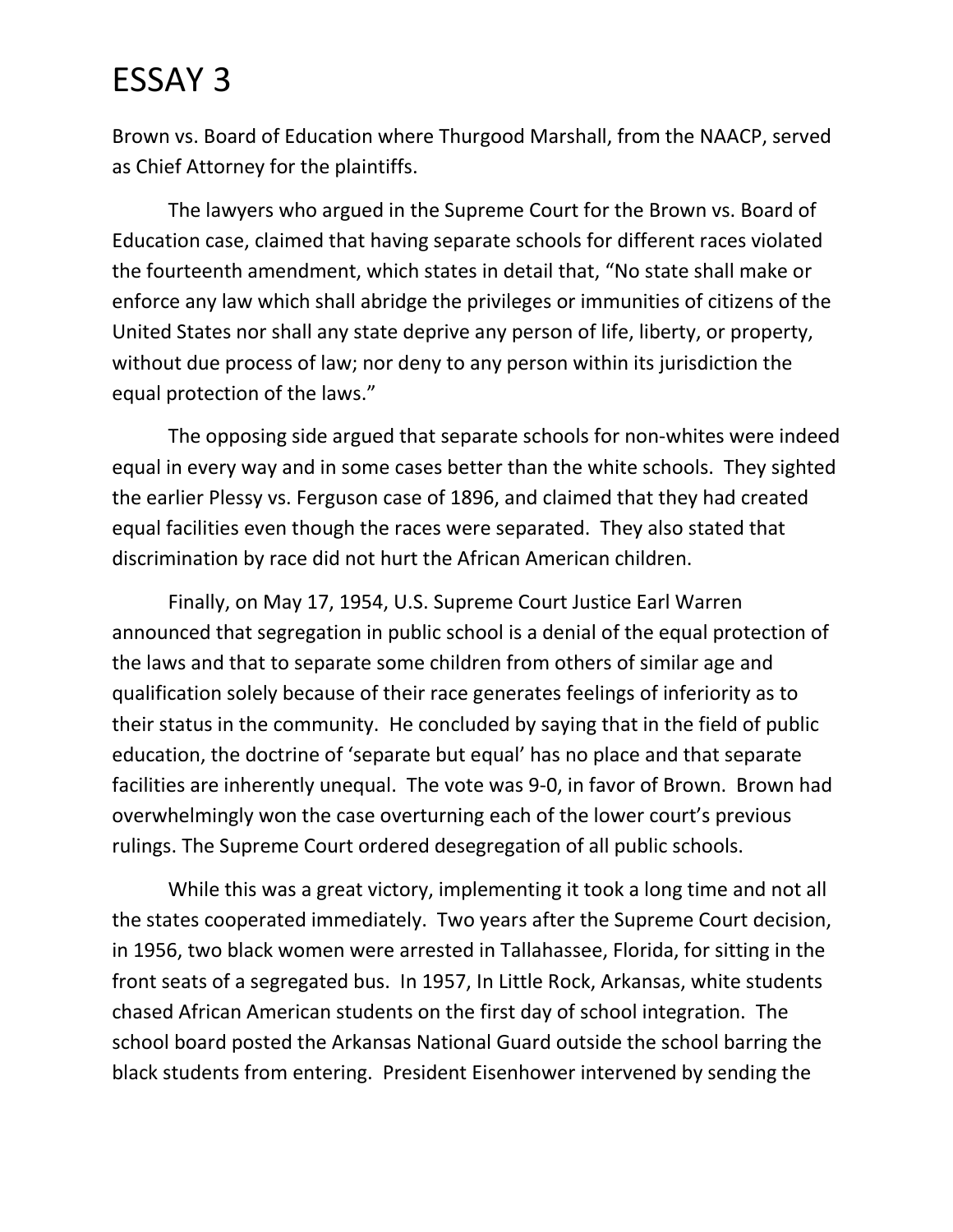U.S. National Guard to protect the students. Finally, in 1959, the school became integrated.

In 1960, in New Orleans, Louisiana, Ruby Bridges was the first African American to integrate the all-white elementary school where she attended first grade. Not only was she the only black student in the school but she was the *only* student in the school because the white parents took their children out to protest the integration. On August 30, 1961, nine African American students were the first to integrate into an all-white school in Atlanta, Georgia. South Carolina was the last state to desegregate its schools in September 1963.

All across the south, young activists began to protest for their freedoms. In Birmingham, Alabama, protesters were attacked with dogs, hoses, and bats and were arrested for their protests. Rosa Parks, who was simply tired after a long day of work, refused to give up her seat on a public bus to a white man, and was subsequently arrested. The Civil Rights Movement was beginning to sweep across America. Martin Luther King Jr. emerged as one of the leaders of the movement and called for peaceful protests in hopes of gaining equal opportunity in employment, education, housing and earning the right to vote.

Meanwhile, in June 1963, President John F. Kennedy proposed a Civil Rights Act and submitted the bill to Congress. Five months later, in November 1963, he was assassinated, and his successor Lyndon B. Johnson took over and pressed for the passage of the bill. When the Civil Rights Bill finally passed in 1964, it ended all state and local laws of continued segregation.

Since the passage of the Civil Rights Bill in 1964, African Americans have made great strides. Thurgood Marshall who was the Chief Attorney for the Brown vs. Board of Education case went on to argue thirty-two cases before the United States Supreme Court, more than anyone else in history. He was also the first African American appointed to the Supreme Court by Lyndon B. Johnson and served as Associate Justice from October 1967 until October 1991.

The United States Department of Education stated that in 2002, there were 1,950,905 African American students enrolled in higher education in the United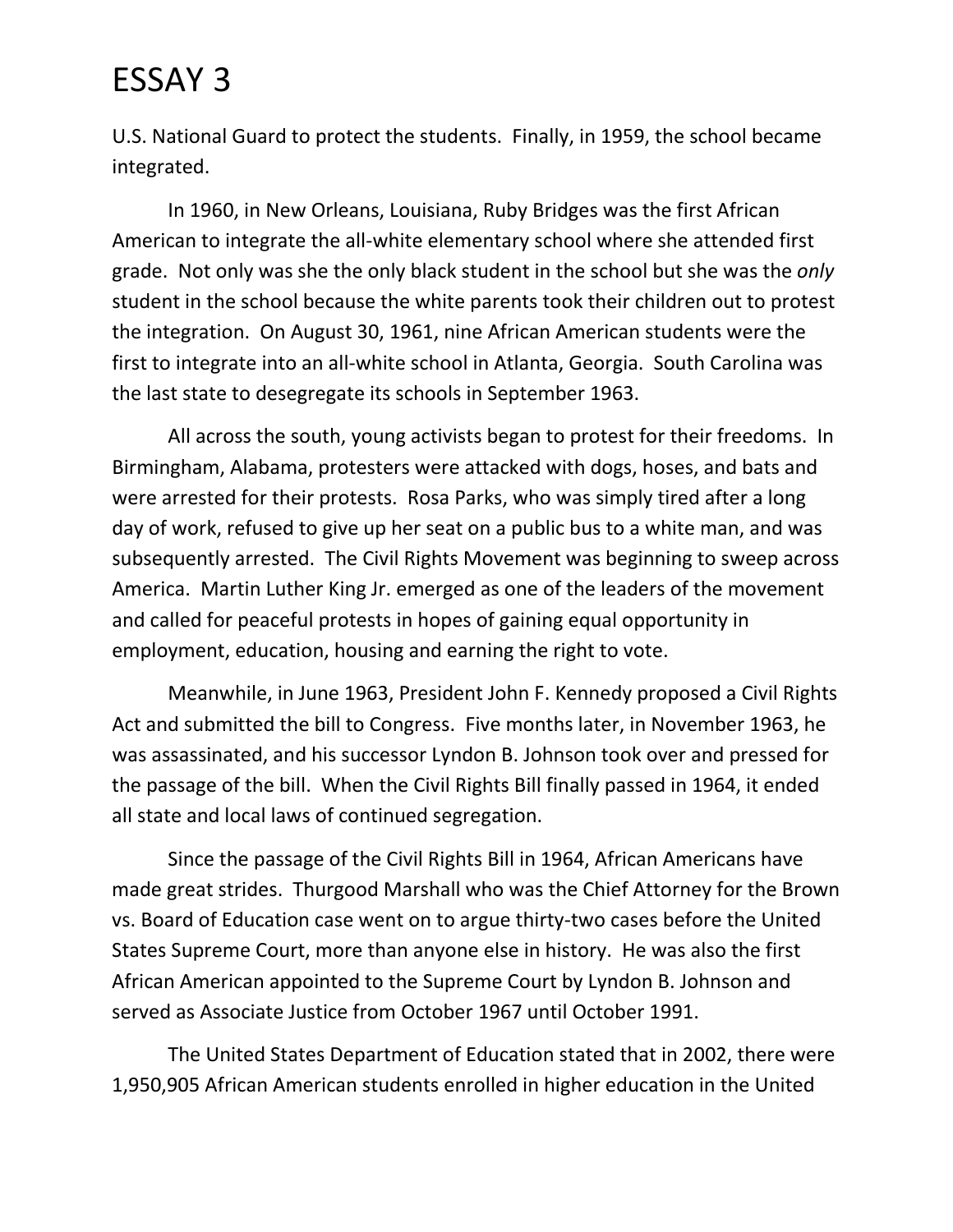States which is the highest level of enrollments for African Americans in history. A total of one hundred and fifty-three African Americans has served in the United States Congress. Ursula Burns, who is the CEO of Xerox, is the first African American woman CEO to head a Fortune Five Hundred Company. African American inventor James Edward Maceo West invented electret transducer technology microphones and holds over two hundred and fifty foreign and United Stated patents. Janet Emerson Bashen is the founder and CEO of Bashen corporation and is the first African American woman in the United States to hold a software patent. All these African Americans have contributed greatly to our society as a result of being given the opportunity to integrate.

Brown vs. the Board of Education brought about great change in the world by laying the ground work for integration of African Americans into all aspects of society. It sparked the Civil Rights Movement which worked tirelessly to gain equality in all areas of life for African Americans. Even though African Americans lived in a time of great turmoil and hardships, they have always stood up for their rights and fought for equality and they continue to break race barriers today.